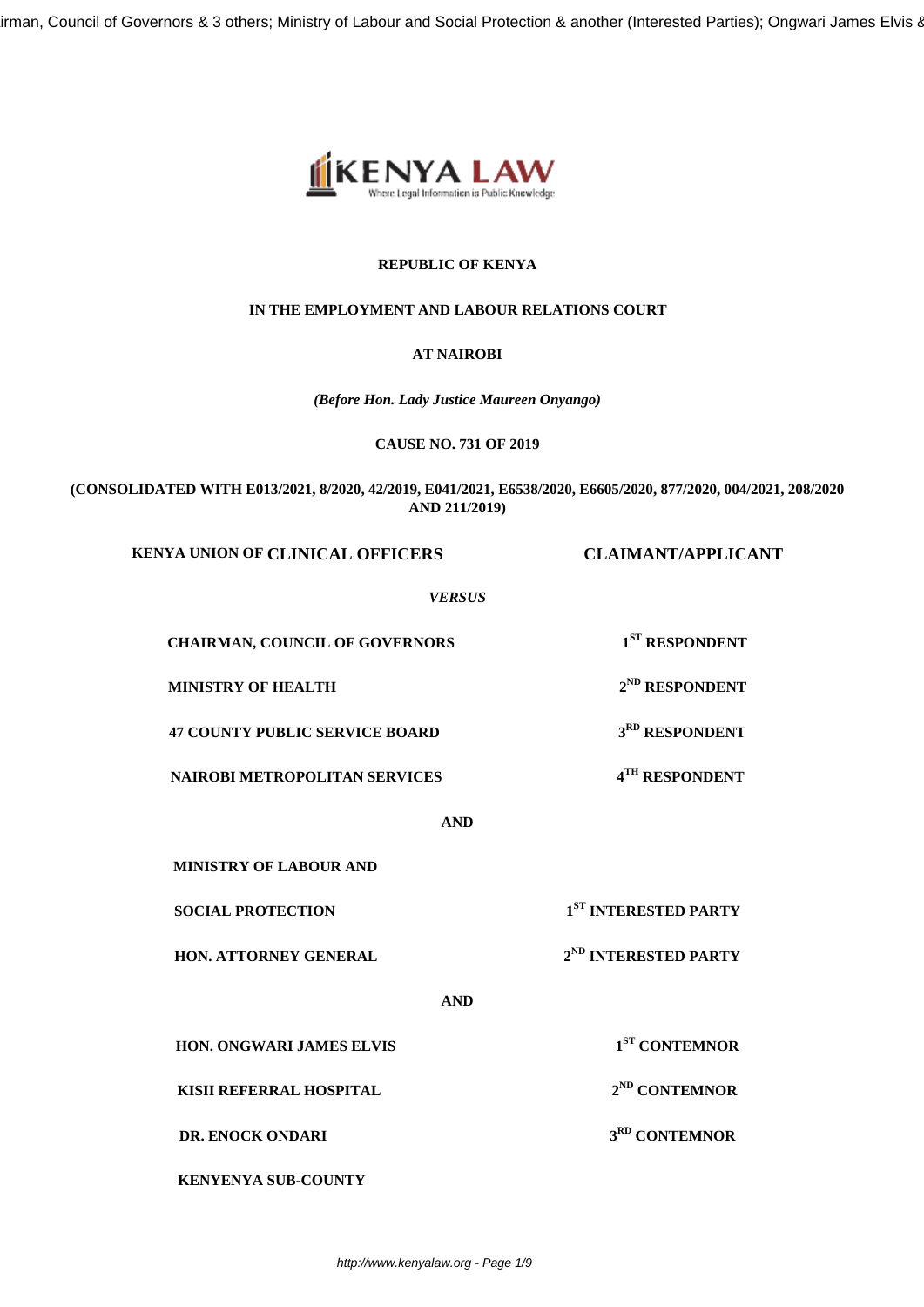| <b>DISTRICT HOSPITAL</b>                        | 4TH CONTEMNOR              |
|-------------------------------------------------|----------------------------|
| <b>DR. SAMORA MICHELL</b>                       | $5TH$ CONTEMNOR            |
| <b>KEUMBU HOSPITAL</b>                          | 6 <sup>TH</sup> CONTEMNOR  |
| DR. LINDA KEMUNTO                               | 7TH CONTEMNOR              |
| <b>OGEMBO SUB-COUNTY</b>                        |                            |
| <b>HOSPITAL LEVEL 4</b>                         | 8 <sup>TH</sup> CONTEMNOR  |
| DR. DAVID OKINYI                                | 9TH CONTEMNOR              |
| <b>CHIEF OFFICER FOR</b>                        |                            |
| <b>FINANCE KISII COUNTY</b>                     | 10 <sup>TH</sup> CONTEMNOR |
| <b>WILFRED AUMA</b>                             | 11 <sup>TH</sup> CONTEMNOR |
| <b>CHIEF OFFICER FOR HEALTH</b>                 | 12 <sup>TH</sup> CONTEMNOR |
| <b>MR. VINCENT MIRERA</b>                       | 13 <sup>TH</sup> CONTEMNOR |
| THE SECRETARY/CHIEF EXECUTIVE OFFICER OF        |                            |
| KISII COUNTY PUBLIC SERVICE BOARD               | 14 <sup>TH</sup> CONTEMNOR |
| <b>MR. PATRICK LUMUMBA</b>                      | 15 <sup>TH</sup> CONTEMNOR |
| THE COUNTY SECRETARY AND HEAD OF PUBLIC SERVICE |                            |
| <b>KISII COUNTY GOVERNMENT</b>                  | 16 <sup>TH</sup> CONTEMNOR |

## **RULING**

1. By an application dated 6<sup>th</sup> April 2021 the Applicant, Kenya Union of Clinical Officers seeks the following orders –

*(i) Spent.*

*(ii) THAT the 1st to 16th Contemnors herein and any other* 

*officer of the of Kisii County Government served with this order be summoned to appear before the Court and/or show cause why they should not be punished for persistent and deliberate contempt of Honorable Court orders made on 22nd February 2021.*

*(iii) THAT the Honorable Court be pleased to punish and commit the Contemnors herein and any other officer of the of Kisii County Government served with this order, to civil jail for a period not exceeding six (6) months for wilful and deliberate disobedience of the Court Orders given herein on 22nd February 2021.*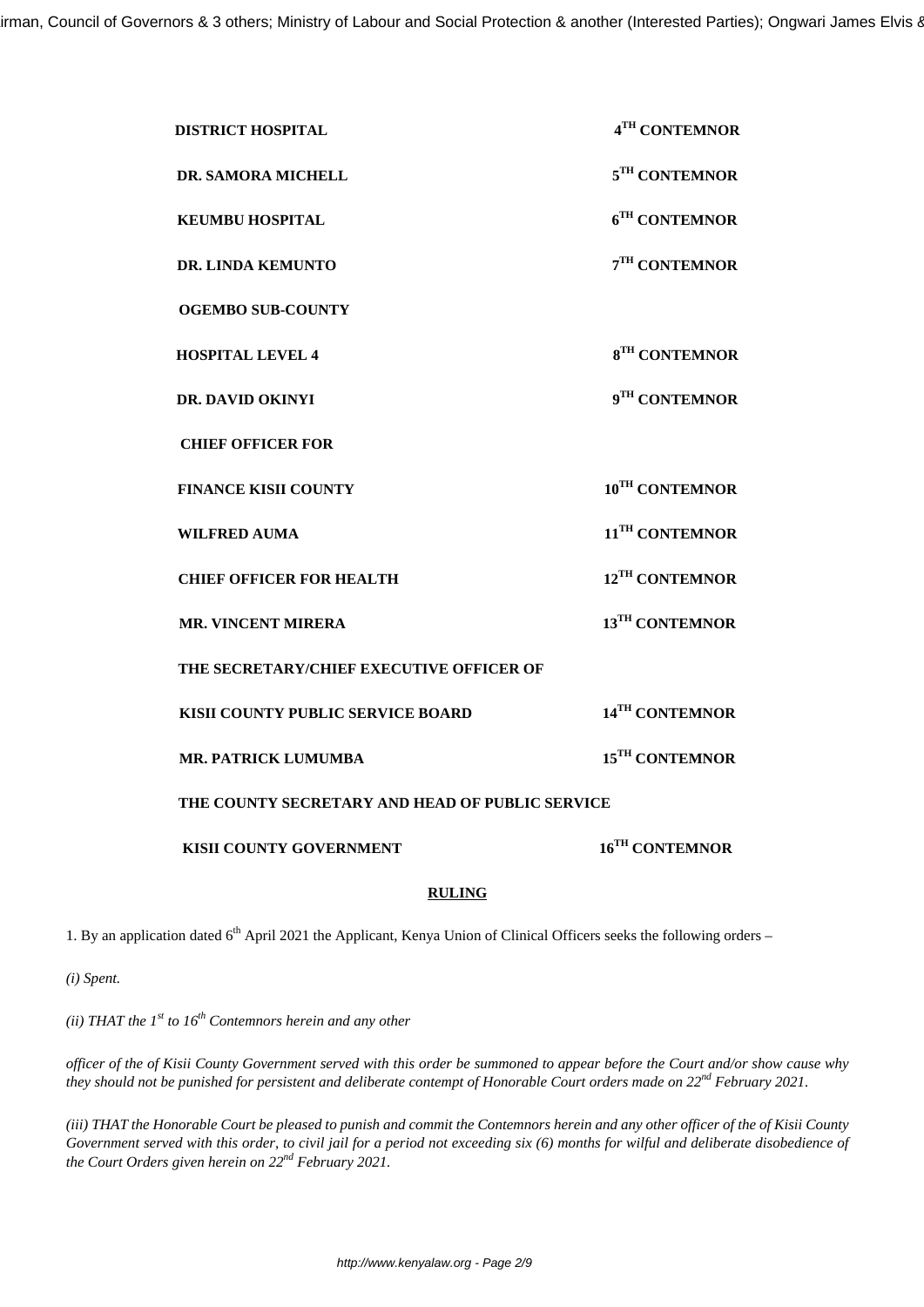*(iv) THAT the Contemnors be denied audience by this Honorable Court and any other Employment and Labour Relations Court until they purge the contempt of the Court which has impeded the course of justice.*

*(v) THAT the costs of this application be borne personally, jointly and severally by the Contemnors, on full indemnity basis.*

2. The application is supported by the grounds on the face thereof and the affidavit of George Maroah Gibore, the General Secretary of the Applicant.

3. It is the Applicant's contention that on 30<sup>th</sup> December 2020 the Court in KISUMU ELRC E270 of 2020, made an order pursuant to which the Claimant suspended the strike that had commenced on  $7<sup>th</sup>$  December 2020 and the Claimant's members presented themselves to their various work stations at Kisii County in order to resume duty. That they were however maliciously and unlawfully turned away by the County Government on the wrongful assertions that there were various disciplinary proceedings ongoing against them.

4. That the Claimant's members made several attempts to return to work following the order of 30<sup>th</sup> December 2020 but were on each occasion turned away and threatened with arrest and harm by goons stationed at their various work stations by the County Government.

5. That the Claimant continued to pursue various conciliatory efforts to have the issues giving rise to the strike to be resolved amicably and centrally in the country. This led to the signing of a Return to Work Formula signed on  $1<sup>st</sup>$  January 2021. Kisii County Government and other County governments at the behest of the Council of Governors, however disowned and refused to abide by the Return to Work Formula.

6. That accordingly, the Claimant filed the present suit which was thereafter consolidated with other related suits including

### KISUMU ELRC E270 of 2020.

7. On 22nd February 2021 this Court gave orders herein, wherein order No. 10, 11, 12 and 13 directed that interim orders already granted are extended, that where there were no interim orders, all employees who have gone back be paid/salaries be reinstated from date of reporting, that all disciplinary matters be stayed including evictions pending determination of this case and that all striking workers to resume duty in order to benefit from reinstatement of salaries.

8. That the said orders were extracted and served upon all the County Governments including Kisii County, and as such all the contemnors were well aware of the orders given by this Court directing that interim orders already granted are extended, that where there was no interim orders, all employees who have gone back be paid/salaries be reinstated from date of reporting, that all disciplinary matters be stayed including evictions pending determination of this case and that all striking workers to resume duty in order to benefit from reinstatement of salaries.

9. The Affiant deposes that the Court orders were duly served upon the Kisii County Public Service Board on 25<sup>th</sup> February 2021 as per affidavit of service of Akhenda Patrick sworn on 1<sup>st</sup> March 2021 and filed in Court on the same date.

10. That despite being duly served and aware of the said Court orders, the Contemnors have deliberately elected to be in total disregard and wilful disobedience of the same by denying the Applicant's members access to their duty/employment stations and consequently failing to include the Applicant's members in the facility duty rota, therefore making it difficult for the Applicant's members to discharge their duties in line with the Court orders.

11. It is the contention of Mr. Gibore that the contemnors have insisted that they can only comply with the Court orders of  $22<sup>nd</sup>$ February 2021 upon final determination of this suit.

12. The Affiant avers that it is the obligation of every party against, or in respect of whom an order is given by a Court of competent jurisdiction to obey it unless and until the order is discharged.

13. That it is in the interest of justice and within the inherent powers of this Court to uphold its dignity and safeguard the sanctity of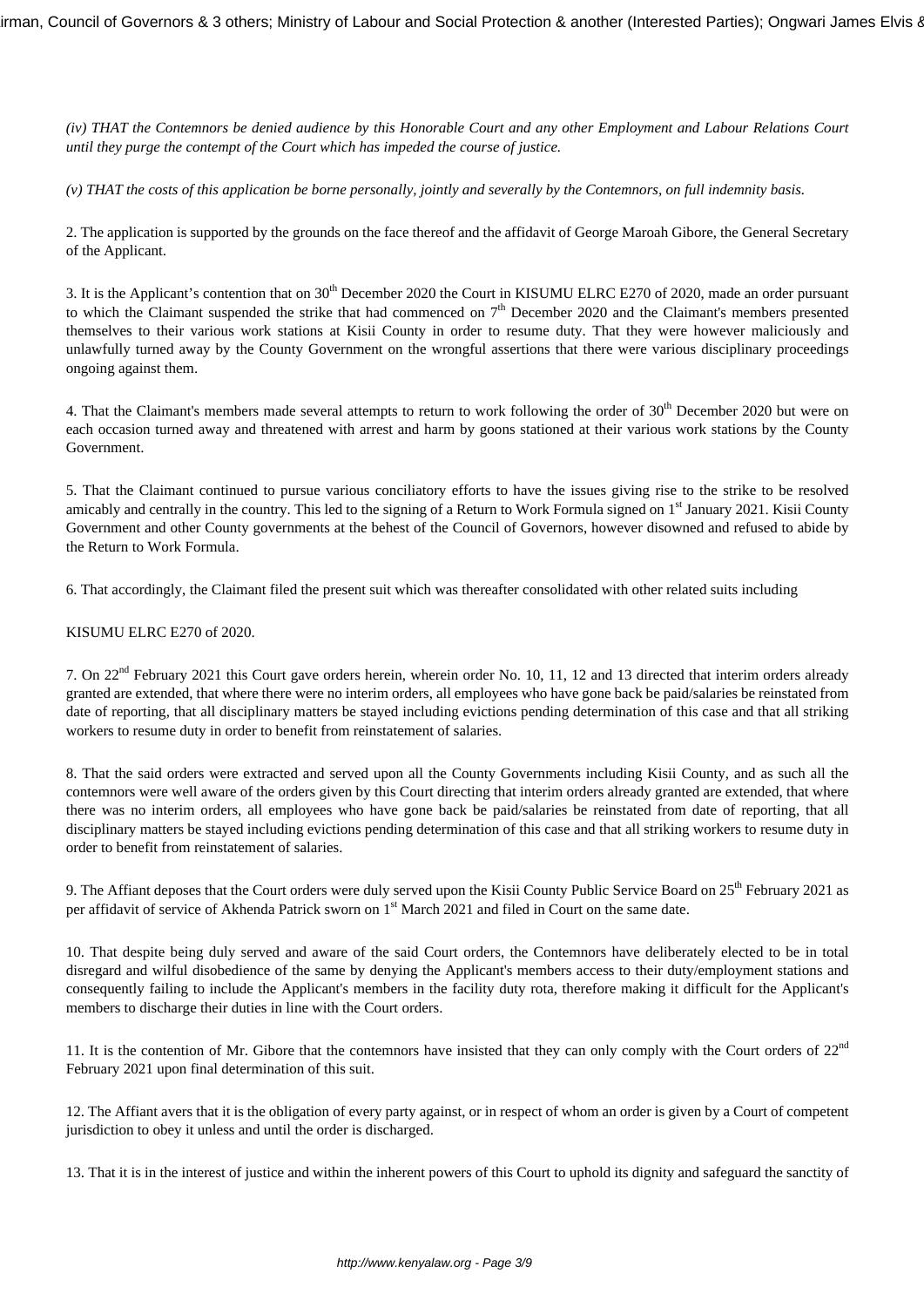its orders and grant the orders sought.

14. In response to the application, VINCENT MIRERA, the 13<sup>th</sup> contemnor swore a replying affidavit on 21<sup>st</sup> May 2021 on his own behalf and on behalf of all the alleged contemnors.

15. MR. MIRERA states that he is the Acting Secretary to the Kisii County Public Service Board and therefore the Chief Executive Officer of the said Board.

16. It is his averment that upon commencement of the impugned strike by health care workers on  $7<sup>th</sup>$  December 2020, the Cabinet Secretary, Ministry of Health, filed a claim under certificate of urgency being Nairobi ELRC Cause No. E6494 of 2020 in which the Court by an order dated 16<sup>th</sup> December 2020 directed all health workers, among them the members of the Kenya National Union of Clinical Officers, the Applicant herein, "*to suspend the strike for 14 days to allow for negotiations*". The Affiant states that in his understanding the clinical officers were to resume work pending the negotiations.

17. That the Kisii County Government also filed Kisumu ELRC Cause No. E027 of 2020 (now Nairobi Cause 877 of 2020) and obtained orders on 30<sup>th</sup> December 2020 directing the members of Kenya National Union of Clinical Officers to resume duty immediately.

18. He further avers that when Cause No. 877 of 2020 came up for mention on 20<sup>th</sup> January 2021, directions were given that the matter be heard together with Cause No. E6494 of 2020.

19. That the clinical officers in Kisii County did not resume duty as directed by the Court in the two suits and disciplinary action was taken against the striking workers who failed to resume duty which culminated in their summary dismissal by 31<sup>st</sup> December 2020.

20. It is therefore the Affiant's position that the orders of the Court made on  $22<sup>nd</sup>$  February 2021 in Nairobi ELRC Cause 731 of 2019 as consolidated with ELRC Cause No. 8 of 2020, ELRC Causse No. 42 of 2019, ELRC No. E013 of 2021, ELRC No. E041 of 2021, ELRC No. E6538 of 2020, ELRC No. 877 of 2020, ELRC Misc. No. 004 of 2021, Petition No. 208 of 2002 and Petition No. 211 of 2019, which the contemnors are alleged to have disobeyed did not affect those employees of Kisii County Government who had been dismissed from service by 31<sup>st</sup> December 2020.

21. The Affiant further avers that upon the dismissal of the said employees, the Applicant herein filed Kisumu ELRC Cause No. E009 of 2021 challenging the dismissals.

22. It is his position that the alleged contemnors acted within the law, that the application does not meet the threshold for contempt and therefore lacks merit and should be dismissed with costs.

23. That, in the order issued on 22<sup>nd</sup> February 2021 in Nairobi ELRC Cause No. 731 OF 2019 as consolidated with ELRC NO. 8 OF 2020, ELRC NO. 42 OF 2019, ELRC NO. E013 2021, E;RC NO. E041 OF 2021, ELRC NO. E6538 OF 2020, ELRC NO. 877 OF 2020, ELRC MISC. NO. 004 OF 2021, PETITION NO. 208 OF 2020 & PETITION NO. 211 OF 2019, this court issued amongst other orders as follows:-

*"10. THAT, in the meantime, interim orders already granted are extended."*

*"11. THAT, where there was no interim orders all employees who have gone back be paid salaries be reinstated from the date of reporting."*

*"12. THAT, all disciplinary matters be stayed including eviction pending determination of the case"*

*"13. THAT, all striking workers to resume duty in order to benefit from reinstatement of salaries."*

24. That the deponent of the affidavit in support of the present application has acknowledged that the members of the Applicant are aware of the order issued in KISUMU ELRC cause No. E027 OF 2020 by this court suspending the strike but disingenuously fail to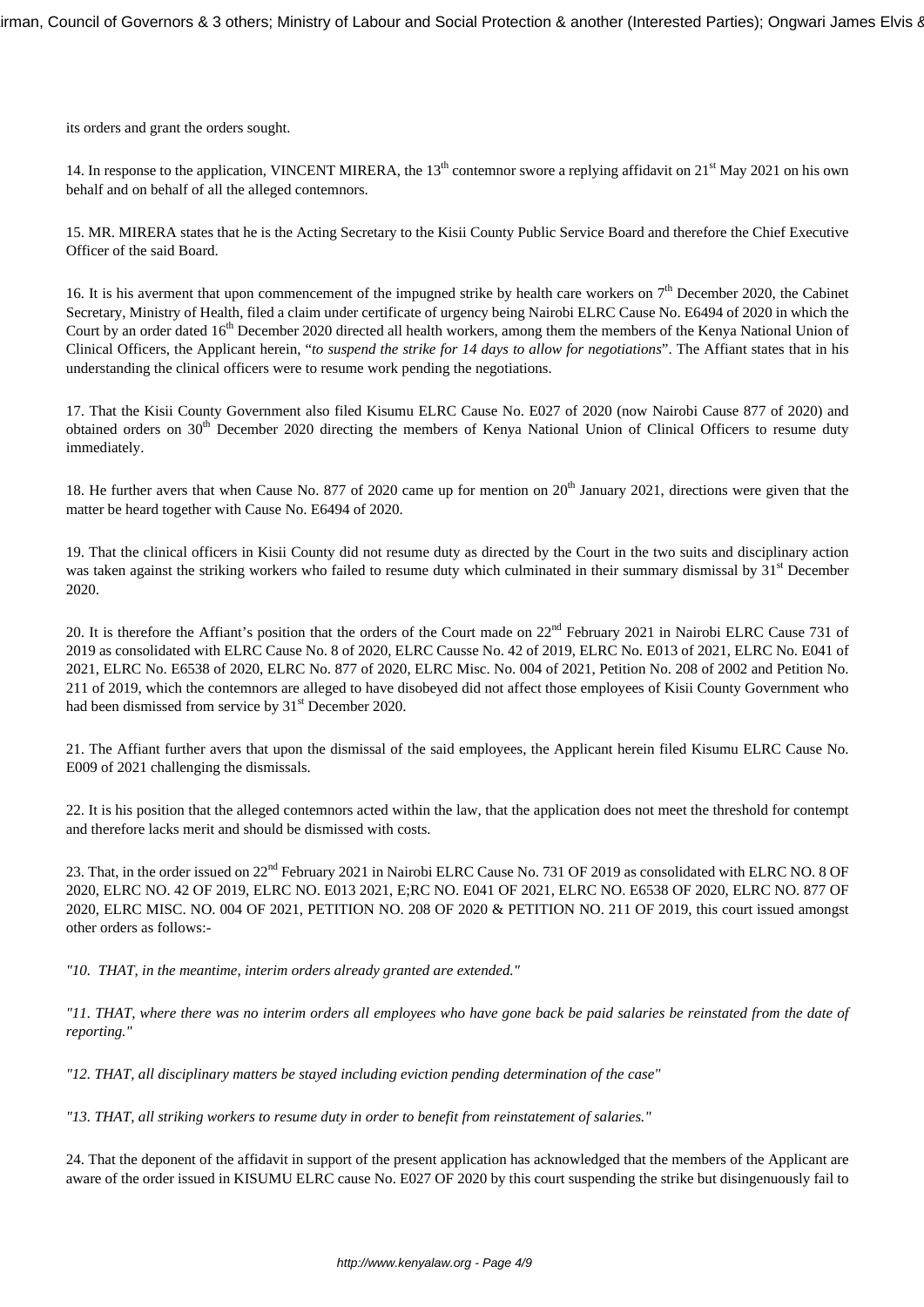acknowledge the order made on the 16<sup>th</sup> December 2020 in Nairobi ELRC Cause NO. E6494 of 2020 suspending the impugned strike which order required them to report to duty but they failed to do so.

25. That the failure by members of the applicant herein to suspend their strike as directed by the Court vide the order of  $16<sup>th</sup>$ December 2020, in Nairobi ELRC Cause No. E6494 of 2020 was the trigger of disciplinary process against the members of the applicant within Kisii County which disciplinary process culminated into the dismissal of some officers who failed to show cause.

26. That by the 31<sup>st</sup> December 2020, disciplinary processes against members of the applicant herein who failed to report back on duty upon suspension of the strike by the Court had been concluded and dismissal letters issued to all officers who failed to show cause.

27. The Affiant further deposes that it is disingenuous for the deponent of the affidavit in support of the present application to claim that members of the applicants presented themselves to various work stations when he knows as a fact that some of the members of the applicant who failed to show cause had been dismissed by  $31<sup>st</sup>$  December 2020 and as such they were no longer employees of the Kisii County Government.

28. In a further affidavit sworn by VICTOR OBIRIA BWANCHETE the Kisii County Branch Secretary of the Applicant on 15<sup>th</sup> June 2021 in response to the replying affidavit of VINCENT MIRERA, he avers that the Applicant's members returned to work on 5<sup>th</sup> January 2021 but were turned away.

29. It is further his averment that it is only after the filing of the instant application that the contemnors selectively purported to *"reinstate"* some members of the Applicant as is evident in copies of letters of reinstatement attached to the affidavit.

30. It is further the Affiant's averment that the hearing of appeal by the Kisii County Government was in further contempt of this Court's orders.

### **Submissions**

31. The application was disposed of by way of written submissions.

32. The Applicant submits that the contemnors have not denied knowledge of the orders they are alleged to have disobeyed. It is further the submission of the Applicant that the orders of  $22<sup>nd</sup>$  February 2021 are valid and clear, that all disciplinary actions against the health workers be stopped, the employees be reinstated back to work and that the employees be paid their salaries upon reporting back to work.

33. The Applicant submits that none of the alleged contemnors has averred that the orders were not clear. It is further the Applicant's submission that the alleged contemnors have not controverted the assertions contained in the supporting affidavit of George Gibore sworn on  $6<sup>th</sup>$  April 2021.

34. It is the Applicant's submission that Cause No. ELRC E6494 had nothing to do with the strike commenced on  $7<sup>th</sup>$  December 2020 and in any event Kisii County was never a party to the suit nor an indirect beneficiary of the orders made in the said suit.

35. It is further the submission of the Applicant that the orders of  $30<sup>th</sup>$  December 2020 in Cause No. 877 of 2020 issued on 31<sup>st</sup> December 2020 and served upon the Applicant on  $4<sup>th</sup>$  January 2021 were complied with and its members reported back to work on 5<sup>th</sup> January 2021 but were turned away by the Kisii County Government and the health officials in charge of the various health facilities. That a copy of the letter suspending the strike was served upon the Kisii County Government on  $5<sup>th</sup>$  January 2021.

36. For the Respondents there are no submissions on record.

## **Analysis and Determination**

37. I have considered the pleadings and the submissions on record. The issues arising for determination are whether the alleged contemnors are guilty of contempt and if the Applicant is entitled to the orders sought.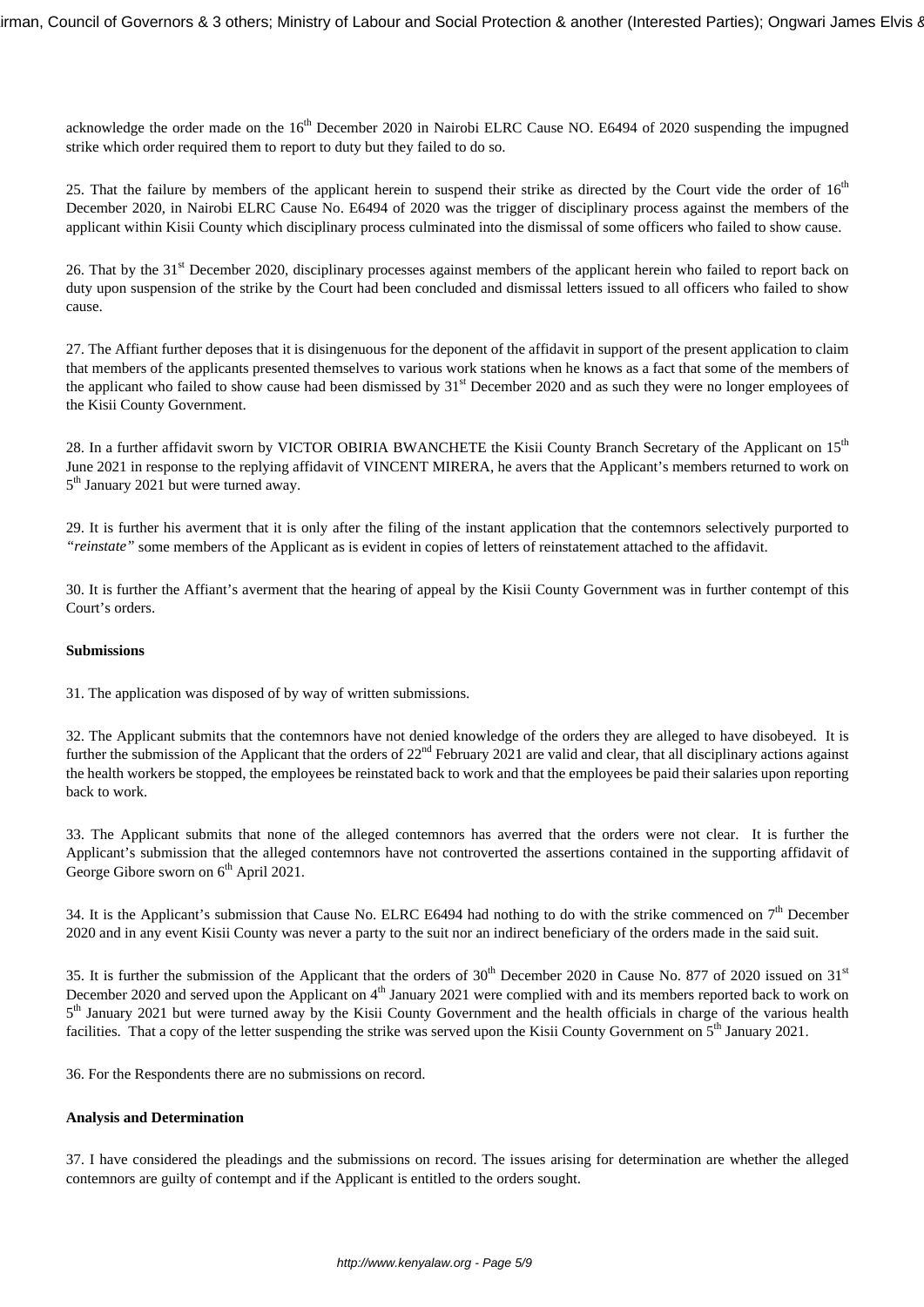38. Contempt of Court is defined in **Black's Law Dictionary, Tenth Edition** as -

"*Contempt is a disregard of, or disobedience to, the rules or orders or a legislative or judicial body, or an interruption of its proceedings by disorderly behaviour or insolent language, in its presence or so near thereto as to disturb the proceedings or to impair the respect due to such a body."*

39. Mativo J. in **Mengich t/a Mengich & Co Advocates & Another v Joseph Mabwai & 10 Others [2018] eKLR** states the elements of a Civil Contempt as espoused in a book titled "*Contempt in Modem New Zealand"* as follows:

*a) The terms of the order were clear and unambiguous and* 

*were binding on the defendant.*

*b) The defendant had knowledge of or proper notice of the terms of the order.*

*c) The defendant has acted in breach of the terms of the order and*

- *d) The defendant's conduct was deliberate.*
- 40. In the instant case, the Court made the following orders on  $22<sup>nd</sup>$  February 2021 –
- *i) THAT Parties to file submissions.*
- *ii) THAT All Claimants and Petitioners to file within 21 days.?*
- *iii) THAT all Respondents and Interested Parties to file within 21 days of service.*
- *iv) THAT highlighting of submissions on the Claims/Petitions/Applications within 21 days of service.*
- *v) THAT all Parties to respond within 21 days of services.*
- *vi) THAT Partiers who have not filed response to do so within 14 days.*
- *vii) THAT after 14 days all Petitioners/Claimants to file submissions within 21 days.*
- *viii) THAT thereafter all Respondents to file submissions within 21 days of service.*
- *ix) THAT mention on 24/5/2021 to take date for judgement.*
- *x) THAT in the meantime, interim orders already granted are extended.*

*xi) THAT where there was no interim orders, all employees who have gone back be paid/salaries be reinstated from date of reporting.*

- *xii) THAT all disciplinary matters be stayed including evictions, pending determination of the case.*
- *xiii) THAT all striking workers to resume duty in order to benefit from reinstatement of salaries.*
- *xiv) THAT report of the conciliation to be filed within 30 days.*
- *xv) THAT Deputy Registrar to notify the Conciliator.*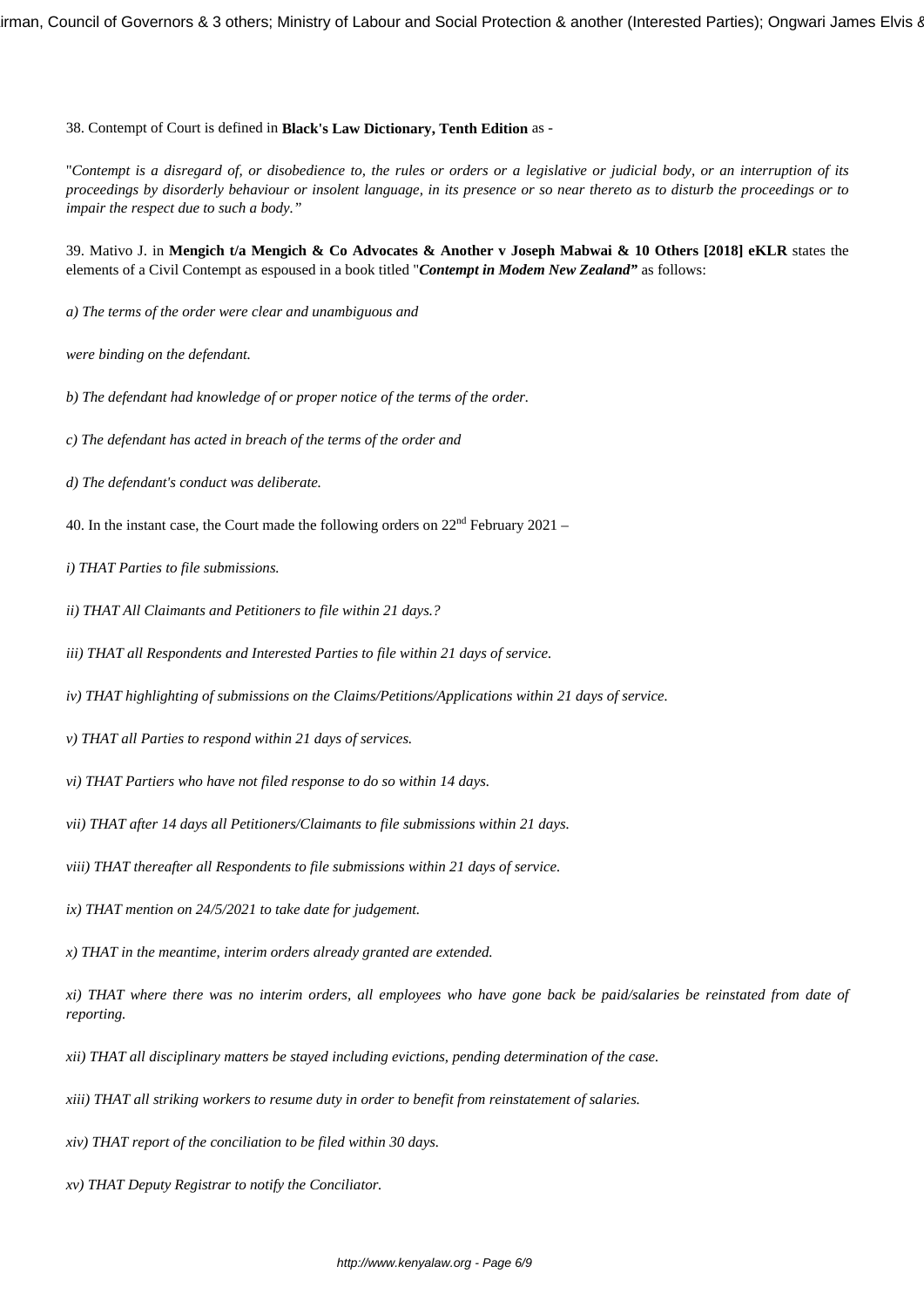41. On 16<sup>th</sup> December 2020, Nzioki Wa Makau J. made the following orders in Cause E6494 of 2020 –

*(i) That a temporary relief be and is hereby issued of suspending the strike for 14 days to allow negotiations before mentioning virtually the case on 30th December. 2020 to see if parties are able to agree on this single issue which should not bar the Respondents members from rendering service.*

*(ii) That mention on 30th day of December, 2020.*

42. The orders in E6494 of 2020 were made pursuant to an application by the Cabinet Secretary, Ministry of Health.

43. It is not in dispute that the County Government of Kisii approached the Court by way of notice of motion dated 10<sup>th</sup> December 2020 and obtained orders as follows –

*1) THAT the application be served for inter partes hearing on 20th January 2021 before any Judge ELRC Nairobi.*

*2) THAT pending the hearing and determination of this application inter partes, an order suspending the strike by members of the Respondents within Kisii County be and is hereby granted compelling the 1st and 2nd Respondents, their officials, agents' representatives and or their members to call off the strike and resume duties at their respective work stations within Kisii County.*

44. As has been submitted by the contemnors, the Applicant's members were subjected to disciplinary hearing on 30<sup>th</sup> December 2020. According to the minutes attached as Exhibit VM3 to the replying affidavit of Vincent Mirera, the clinical officers failed to either respond to the show cause letters dated  $22<sup>nd</sup>$  February 2020 or their responses were not satisfactory. They were invited to the disciplinary hearing on  $30<sup>th</sup>$  December 2020 but failed to attend. They were therefore all dismissed from service by letters dated  $31<sup>st</sup>$ December 2020.

45. The dismissal is acknowledged by the Applicant in Kisumu ELRC Petition No. E009 of 2021 dated 28<sup>th</sup> January 2021 in which the Applicant seeks among other orders, the quashing, setting aside or otherwise annulling of the disciplining and/or proceedings taken by the Respondents against the Petitioners on the basis of the Petitioners' participation in the strike that commenced on  $7<sup>th</sup>$ December 2020 following the strike notice of 23<sup>rd</sup> November 2020 and/or the Petitioners' alleged noncompliance with or resulting from orders of 16<sup>th</sup> December 2020 arising from NAIROBI ELRC 6494 of 2020.

46. The orders of this Court made on 22nd February 2021 which the contemnors are alleged to have disobeyed specifically required disciplinary hearings pending against the health care workers to be suspended and the reinstatement of salaries of striking workers upon resuming duty.

47. The Applicant's members whom the contemnors are alleged to have failed to reinstate in compliance with Court orders of  $22<sup>nd</sup>$ February 2021 were no longer employees of Kisii County Government on the date of the orders as they had been dismissed from service on 31<sup>st</sup> December 2020 and had indeed filed suit against the dismissals which was at the date of the said orders pending before ELRC Court Kisumu in Petition No. 009 of 2021.

48. As was stated by Mativo J. in **Mengich t/a Mengich & Co Advocates & Another v Joseph Mabwai & 10 Others (supra)** in an application for contempt the Applicant must prove that the defendant acted in breach of the Court order and that the conduct was deliberate.

49. In the decision of the Supreme Court of India in **Indian Airports Employees Union v Ranjan Catterjee & Another [AIR 1999 SC 880: 1999(2) SCC:537,** which was quoted with approval in **Sheila Cassatt Issenberg & another v Antony Machatha Kinyanjui [2021] eKLR** the Court stated –

*" … in order to amount to "civil contempt" disobedience must be wilful. If disobedience is based on the interpretation of court's order, notification and other relevant documents, it does not amount to wilful disobedience."*

50. In the instant case, the contemnors are alleged to have disobeyed the court order of 22<sup>nd</sup> February 2021. As has been deponed in the replying affidavit of **Vincent Mirera** the understanding of the contemnors is that the orders they are alleged to have disobeyed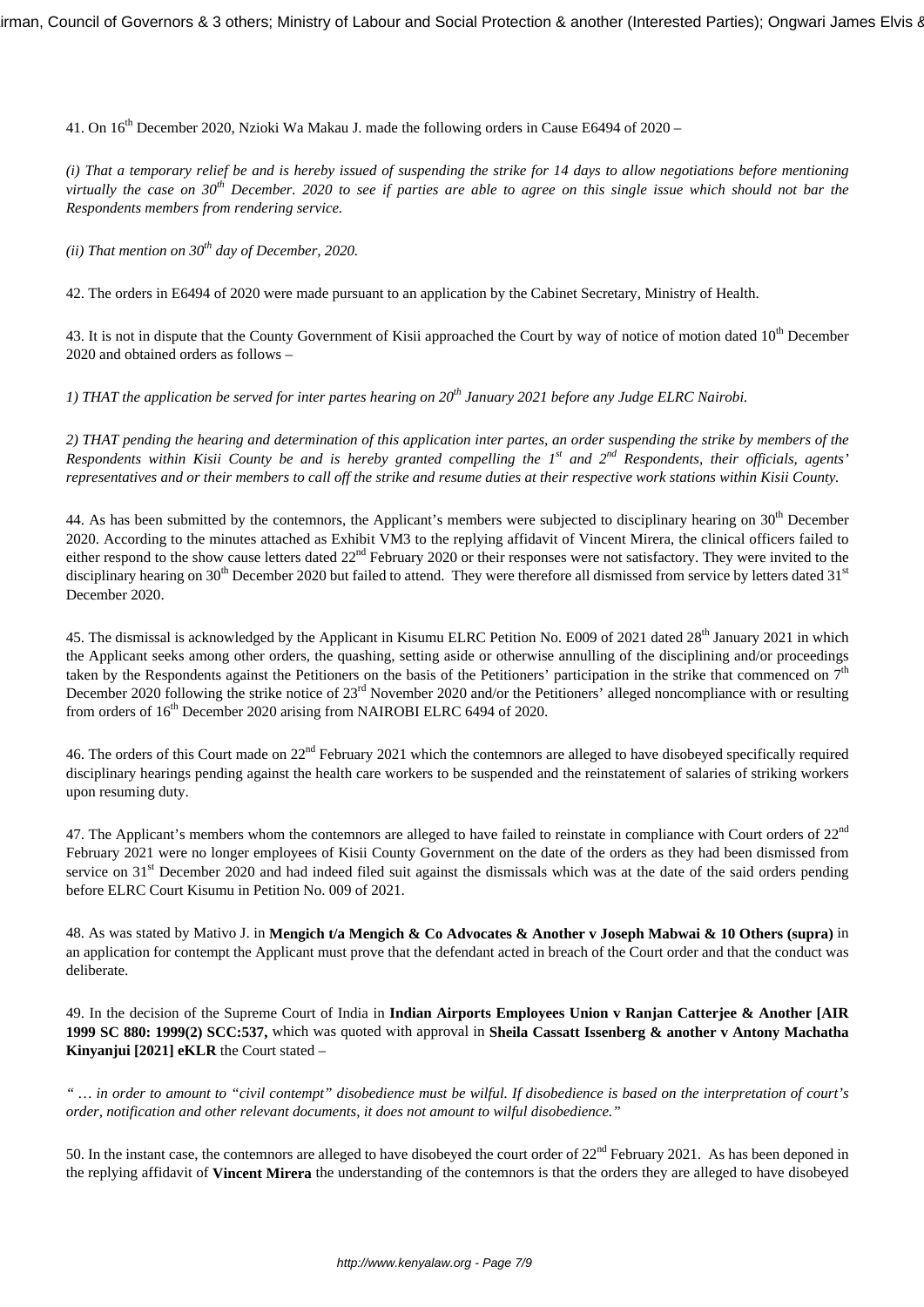had been overtaken by events as the clinical officers had already been dismissed and they had filed suit that was pending in Court.

51. In the present case, there appears to be a different understanding of the orders of this Court issued on 22<sup>nd</sup> February 2021 by the Applicant and the contemnors. The contemnors believed they were acting within the law based on the previous court orders and that the orders of 22<sup>nd</sup> February 2021 did not affect the clinical officers who had already been dismissed from service. The Applicant on the other hand was of the view that the orders covered the already dismissed clinical officers.

52. Wilful disobedience is an essential ingredient for proof of civil contempt. The orders alleged to have been disobeyed must also be unequivocal and must not result in different interpretations by different parties.

53. In the instant suit, there is no proof of wilful disobedience of court order. The Court did not order reinstatement of employees who had been dismissed from service. This is an inference of the Applicant and the basis upon which the instant application is anchored. A party who believes a particular set of circumstances and acts on that belief cannot be said to be in wilful contempt. As was stated in the case of **Sheila Cassatt Issenberg & another v Antony Machatha Kinyanjui (supra)** wilful contempt of court orders is in the nature of criminal proceedings and, therefore, proof of a case against a contemnor is higher than that of balance of probability. This is because liberty of the subject is usually at stake and the applicant must prove wilful and deliberate disobedience of the court order, if he were to succeed. This was aptly stated in **Gatharia K. Mutikika v Baharini Farm Limited [1985] KLR 227**, that:

*"A contempt of court is an offence of a criminal character. A man may be sent to prison. It must be proved satisfactorily…. It must be higher than proof on a balance of probabilities, almost but not exactly, beyond reasonable doubt. The standard of proof beyond reasonable doubt ought to be left where it belongs, to wit criminal cases. It is not safe to extend it to offences which can be said to be quasi-criminal in nature.*

*However, the guilt has to be proved with such strictness of proof as is consistent with the gravity of the charge… Recourse ought not to be had to process of contempt of court in aid of a civil remedy where there is any other method of doing justice. The jurisdiction of committing for contempt being practically arbitrary and unlimited, should be most jealously and carefully watched and exercised with the greatest reluctance and the greatest anxiety on the party of the judge to see whether there is no other mode which is not open to the objection of arbitrariness and which can be brought to bear upon the subject… applying the test that the standard of proof should be consistent with the gravity of the alleged contempt… it is competent for the court where contempt is alleged to or has been committed, and or an application to commit, to take the lenient course of granting an injunction instead of making an order for committal or sequestration, whether the offender is a party to the proceedings or not."*

54. The understanding of the Court orders by the Applicant is completely different from that of the Respondent, who believed that the Court orders did not affect its employees who had already been dismissed from service by the date the orders were made. It is for the foregoing reasons that I find that the Applicant has not proved that the contemnors are guilty of wilful disobedience of this Court's orders of 22nd February 2021. The result is that the application fails and is accordingly dismissed.

55. There shall be no orders for costs.

# **DATED, SIGNED AND DELIVERED AT NAIROBI ON THIS 18TH DAY OF JANUARY 2022**

## **MAUREEN ONYANGO**

#### **JUDGE**

### **ORDER**

In view of the declaration of measures restricting Court operations due to the COVID-19 pandemic and in light of the directions issued by His Lordship, the Chief Justice on  $15<sup>th</sup>$  March 2020 and subsequent directions of  $21<sup>st</sup>$  April 2020 that judgments and rulings shall be delivered through video conferencing or via email. They have waived compliance with **Order 21 Rule 1** of **the Civil Procedure Rules**, which requires that all judgments and rulings be pronounced in open Court. In permitting this course, this Court had been guided by Article 159(2)(d) of the Constitution which requires the Court to eschew undue technicalities in delivering justice, the right of access to justice guaranteed to every person under Article 48 of the Constitution and the provisions of **Section**